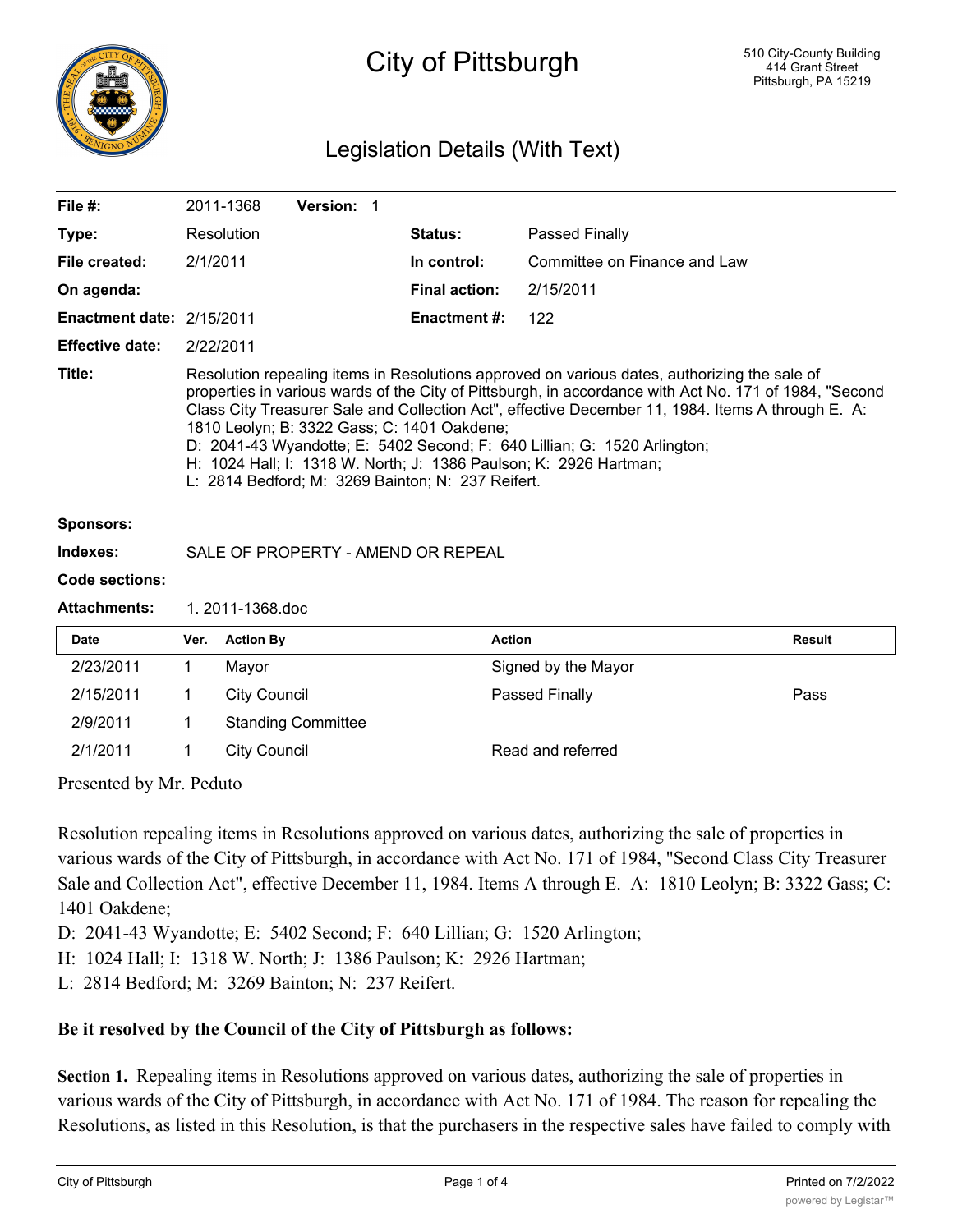#### **File #:** 2011-1368, **Version:** 1

the Agreement of Sale. The hand money, as specified below, is to be forfeited. Items A through E. A: 1810 Leolyn; B: 3322 Gass; C: 1401 Oakdene; D: 2041-43 Wyandotte; E: 5402 Second; F: 640 Lillian; G: 1520 Arlington; H: 1024 Hall; I: 1318 W. North; J: 1386 Paulson; K: 2926 Hartman; L: 2814 Bedford; M: 3269 Bainton; N: 237 Reifert.

#### **(A)**

Failed to close on property RESOLUTION NO: 689, Item J EFFECTIVE: December 31, 2007 PURCHASER: Achyut Tope PURCHASE PRICE: \$2,250.00 AMT. FORFEITED: \$225.00 1810 Leolyn Street WARD: 29; Block and Lot No. 60-M-89 COUNCIL DISTRICT: 4

#### **(B)**

Failed to close on property RESOLUTION NO: 55, Item D EFFECTIVE: February 15, 2008 PURCHASER: Charles Schmiedlin and June Schmiedlin PURCHASE PRICE: \$200.00 AMT. FORFEITED: \$201.00 3322 Gass Avenue WARD: 27; Block and Lot No. 75-M-205 COUNCIL DISTRICT: 1 **(C)** Failed to close on property RESOLUTION NO: 338, Item K EFFECTIVE: June 19, 2008 WINNING BIDDER: Latif & Veronica Yeniceri PURCHASE PRICE: \$11,000.00 AMT. FORFEITED: \$1,100.00 1401 Oakdene Street WARD: 12; Block and Lot No. 173-P-57

COUNCIL DISTRICT: 9

#### **(D)**

Failed to provide Title Report RESOLUTION NO: 700, Item C EFFECTIVE: January 31, 2009 PURCHASER: Sal Williams and Irene Williams PURCHASE PRICE: \$54,000.00 AMT. FORFEITED: \$5,400.00 2041-43 Wyandotte Street WARD: 4; Block and Lot No. 11-F-192 COUNCIL DISTRICT: 6

#### **(E)**

Failed to close on property RESOLUTION NO: 386, Item A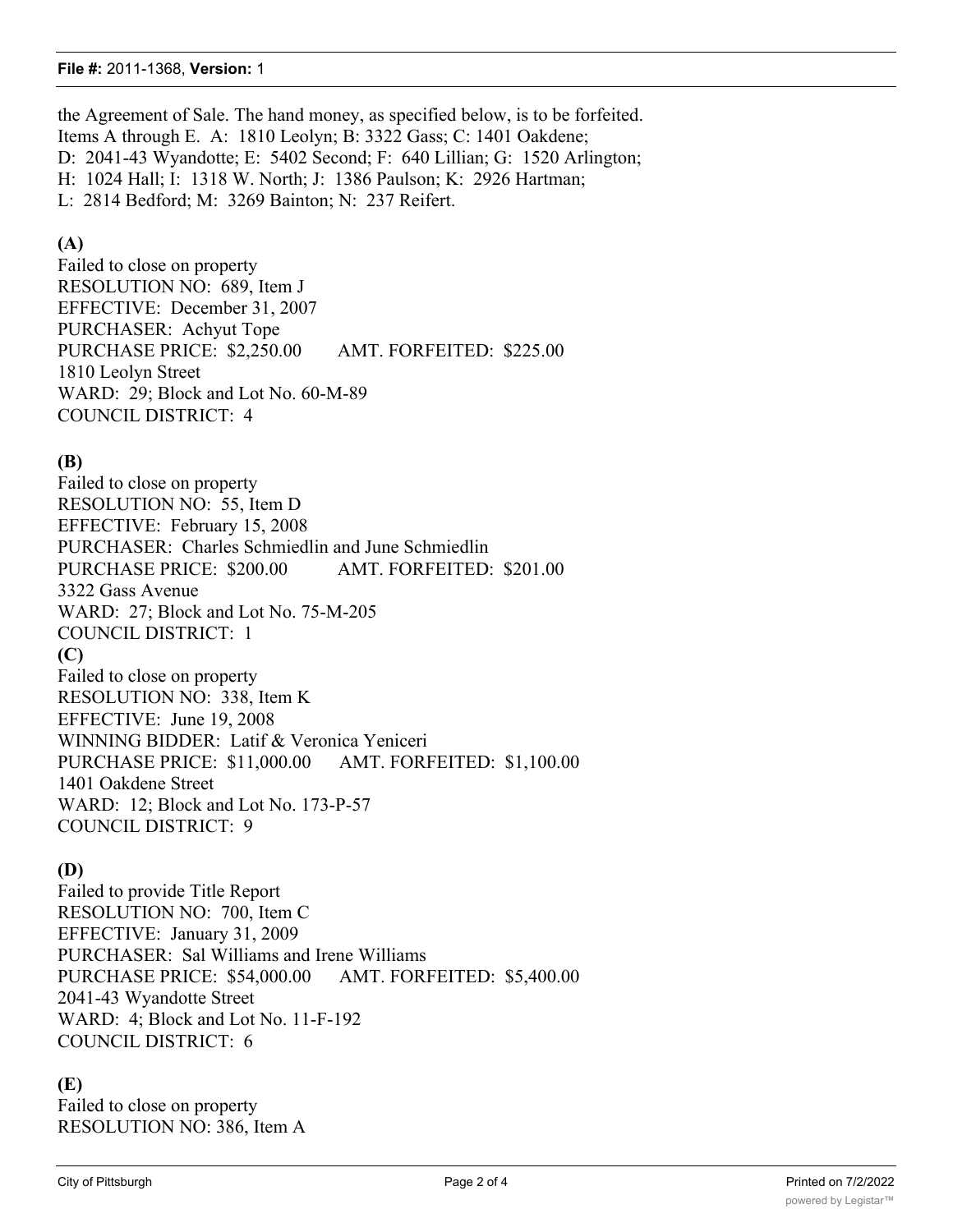#### **File #:** 2011-1368, **Version:** 1

EFFECTIVE: June 30, 2009 PURCHASER: Anthony J. Mariano PURCHASE PRICE: \$2,900.00 AMT. FORFEITED: \$290.00 5402 Second Avenue WARD: 15; Block and Lot No. 57-B-107 COUNCIL DISTRICT: 5

#### **(F)**

Failed to provide Title Report RESOLUTION NO: 386, Item I EFFECTIVE: June 30, 2009 PURCHASER: James Davies PURCHASE PRICE: \$2,500.00 AMT. FORFEITED: \$250.00 640 Lillian Street WARD: 18; Block and Lot No. 14-J-130 COUNCIL DISTRICT: 3

### **(G)**

Failed to provide Title Report RESOLUTION NO: 386, Item J EFFECTIVE: June 30, 2009 PURCHASER: Ehren Frederick Leleski PURCHASE PRICE: \$3,900.00 AMT. FORFEITED: \$390.00 1520 Arlington Avenue WARD: 18; Block and Lot No. 14-L-25 COUNCIL DISTRICT: 3

## **(H)**

Failed to close on property RESOLUTION NO: 520, Item A EFFECTIVE: August 17, 2009 PURCHASER: William D. Carper, Jr. PURCHASE PRICE: \$2,900.00 AMT. FORFEITED: \$290.00 1024 Hall Street WARD: 27; Block and Lot No. 76-F-124 COUNCIL DISTRICT: 1

## **(I)**

Failed to provide Title Report RESOLUTION NO: 653, Item X EFFECTIVE: November 13, 2009 PURCHASER: Mark Tennant and Michelle Tennant PURCHASE PRICE: \$1,500.00 AMT. FORFEITED: \$200.00 1318 W. North Avenue WARD: 21; Block and Lot No. 7-B-363 COUNCIL DISTRICT: 6

### **(J)**

Failed to provide Title Report